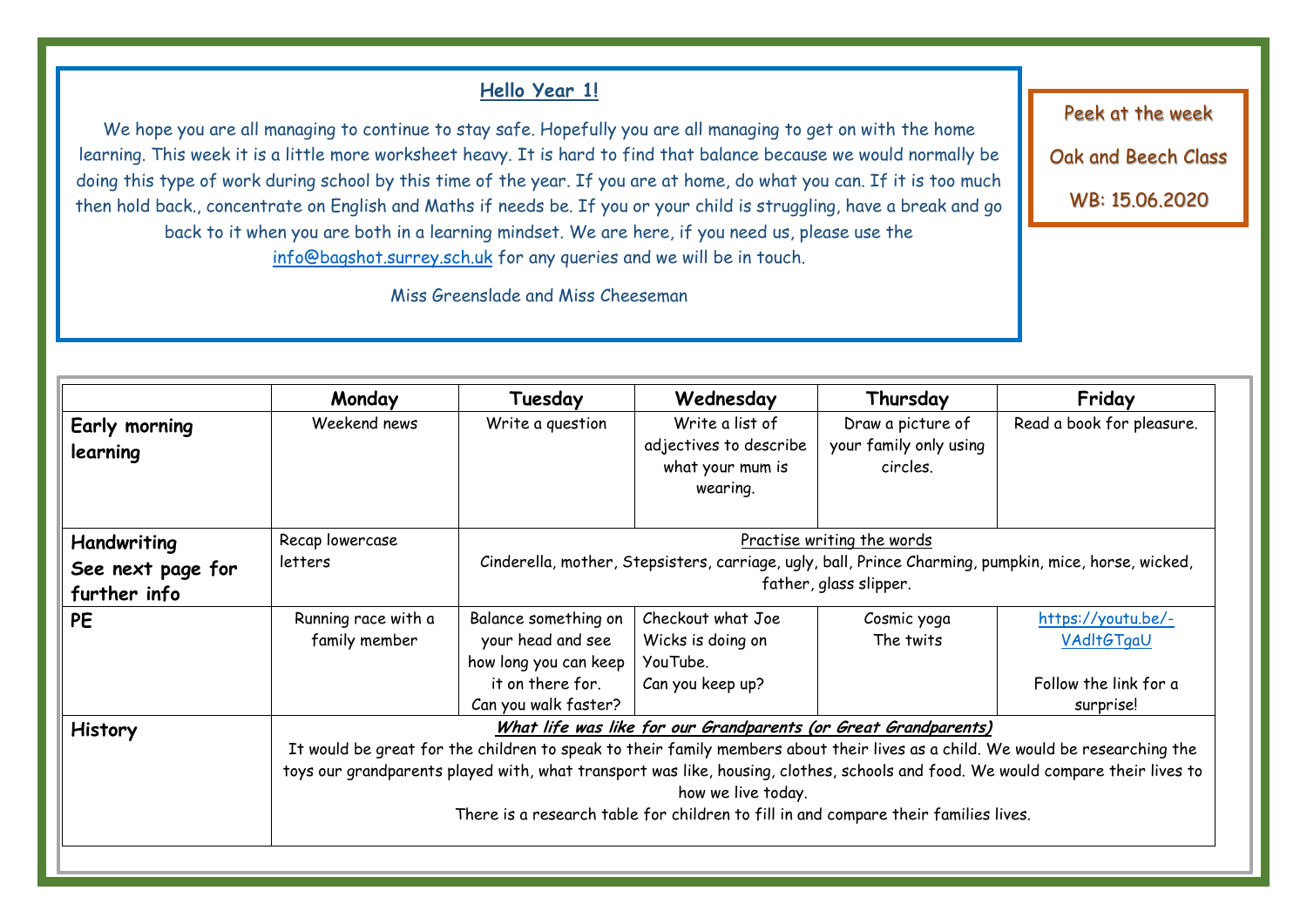#### **Handwriting**

When we do handwriting practise in school, we use a handwriting book and pencil. There are 4 lines in their book, when writing lowercase, we encourage them to start on the bottom middle line. Numbers and capital letters at the top line. If your child has good formation and a good size of handwriting, they will be encouraged to join up their writing.

This week we would like you to work on Letter sizes and consistency.

You can either practise lower case letters or write any words. The most important thing is the children's letter sizes are the same size. We try to get them to write small (in between the 2 middle lines). For some children however, they are not developmentally ready, and this is fine!

|  | Andy Alligator asked Alice<br>Ant about an adventure to |  |  |
|--|---------------------------------------------------------|--|--|
|  | Australia next Autumn                                   |  |  |
|  | EAAAAAAAAAAA                                            |  |  |
|  | amazing awesome astounding<br>abcdefghyklmnopqrstuvwxyz |  |  |
|  |                                                         |  |  |

## **Spellings**

The children need to read and spell these words. Ladybirds are expected to write each word in a sentence too. This shows they have good understanding of what the word means.

| <b>Butterflies</b> | <b>Bees</b> | Ladybirds |
|--------------------|-------------|-----------|
| Monday             | broken      | sick      |
| Tuesday            | choke       | block     |
| Wednesday          | smoke       | clock     |
| Thursday           | spoke       | cock      |
| Friday             | spoken      | rock      |
| Saturday           | those       | shock     |
| Sunday             | chose       | smock     |
|                    | chosen      | duck      |
|                    | froze       | stuck     |
|                    | frozen      | truck     |

#### **\* Extra challenge**

Can you write an adjective in the sentence too?



### **Guided Reading**

Guided Reading is based on a text this week it will involve reading, spelling, rewriting sentences and retrieving information. There will be a separate attachment for this. Please do what you can, it does not matter how you do it. You could do it all at once or in little snippets it is entirely what works for you.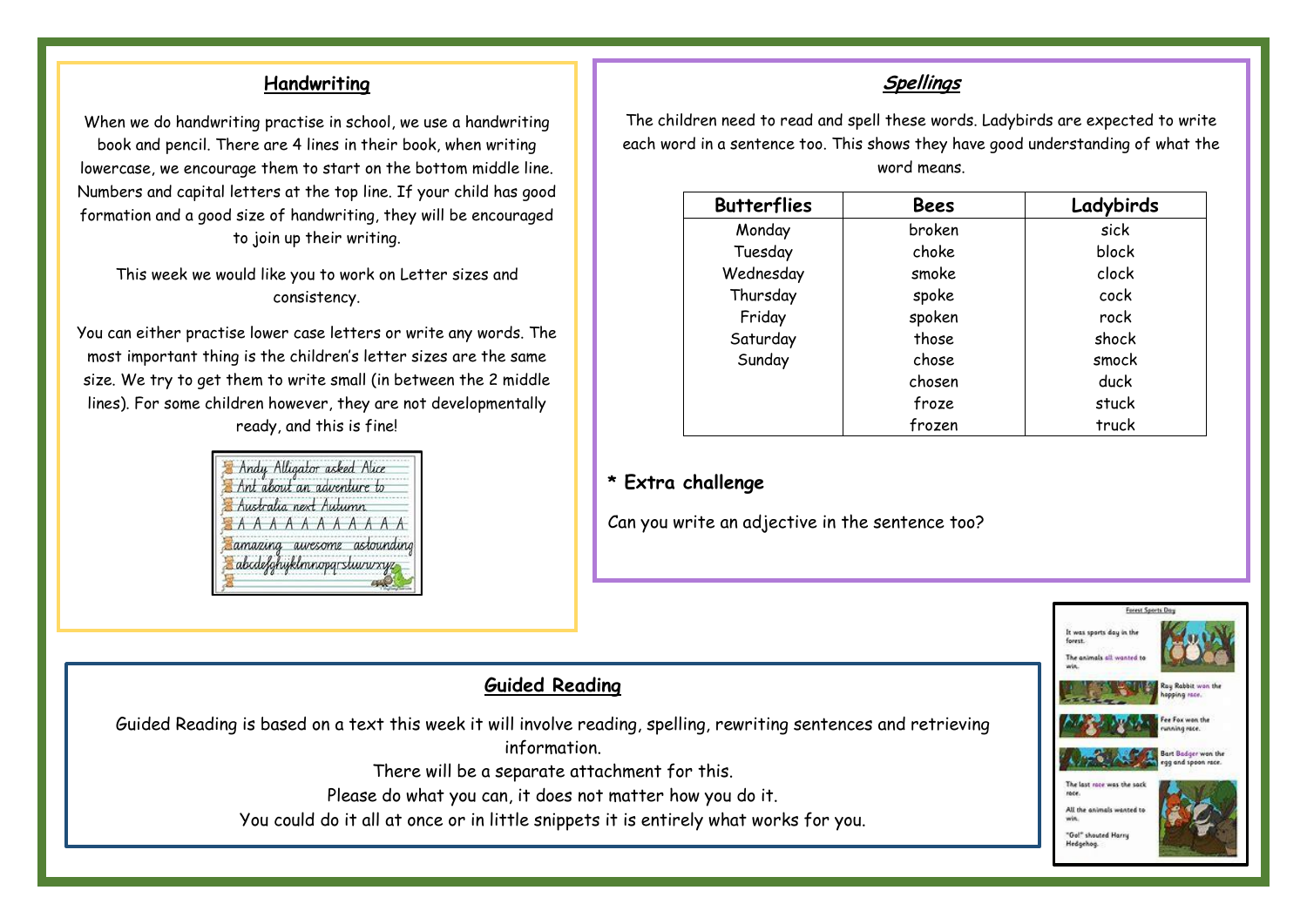# **English**

Our next English subject is based on traditional Fairy Tales, this subject will last for 3 weeks. It helps the children learn about story writing and type of language that is used. The children will do lots of acting out, sequencing, oral retelling and of course rewriting the stories.

| Monday                                              | Tuesday                                     | Wednesday                 | Thursday/Friday                    |
|-----------------------------------------------------|---------------------------------------------|---------------------------|------------------------------------|
| To set the scene, show chn 'The Work Song' from     | Listen to the story Cinderella together and | Go back to Mondays        | Recall the sequence of the story   |
| the 1950s Disney film Cinderella:                   | discuss how the book begins. Ask the        | work and recall the       | of Cinderella. Use the pictures    |
| https://www.youtube.com/watch?v=mof0dEKT_9Q.        | children if they know of any other stories  | events that happen in     | to help.                           |
|                                                     | that begin this way (Most Fairy Tales).     | the story.                |                                    |
| Discuss with the children what is the story about,  |                                             |                           |                                    |
| who are the characters and what are the events.     | https://www.storiestogrowby.org/story/cin   |                           |                                    |
|                                                     | derella-fairy-tale-english-story-for-kids/  |                           |                                    |
| Discuss Fairy Tails are traditional stories which   | Discuss how these stories generally end     |                           |                                    |
| have been read for many years.                      | (and they all lived happily ever after)     |                           |                                    |
|                                                     | Ask the children to write these phrases out |                           |                                    |
| Create a list together of all the traditional Fairy | using their phonics to help sound out the   |                           |                                    |
| Tales you know.                                     | words.                                      |                           |                                    |
| <b>Activity 1</b>                                   | <b>Activity</b>                             | <b>Activity</b>           | <b>Activity</b>                    |
| Act out the story of Cinderella with a partner. You | Create a freeze frame of a particular scene | Using the pictures        | Children to rewrite the story of   |
| can choose to do a scene or the story. Feel free to | from Cinderella. Ask another member of the  | below, sequence the       | Cinderella.                        |
| use props.                                          | family if they can guess which part to the  | Cinderella story.         | They can either use the            |
|                                                     | story it is.                                |                           | pictures just as prompts, then     |
| <b>Activity 2</b>                                   |                                             | Ask chn to orally retell  | recreate their own pictures.       |
| Draw your favourite part of Cinderella.             |                                             | the story at the end.     | Or write the story next to the     |
| Label the characters.                               |                                             | It is important they use  | pictures.                          |
| Write a sentence using CL FS and FS about the       |                                             | traditional story telling | It is important they use           |
| scene you choose to draw.                           |                                             | language like once upon a | traditional story telling language |
|                                                     |                                             | time and happily ever     | like once upon a time and happily  |
| Watch                                               |                                             | after.                    | ever after.                        |
| http://www.youtube.com/watch?v=ggS61GeN-dA          |                                             |                           | Please ensure the children use     |
| What do you think about the film?                   |                                             |                           | capital letters for names and at   |
| Is it new or old?                                   |                                             |                           | the beginning of their             |
|                                                     |                                             |                           | sentences.                         |
|                                                     |                                             |                           |                                    |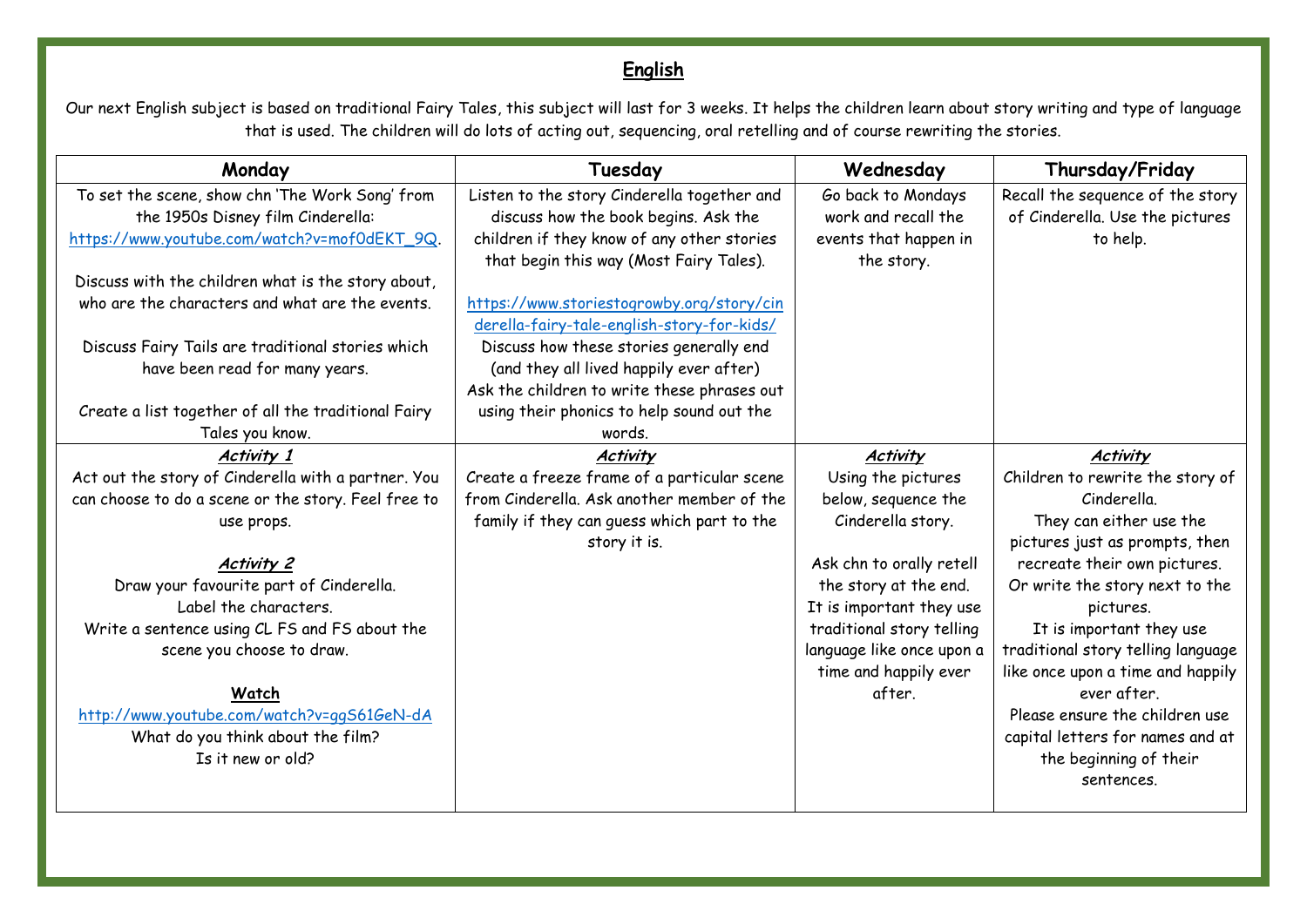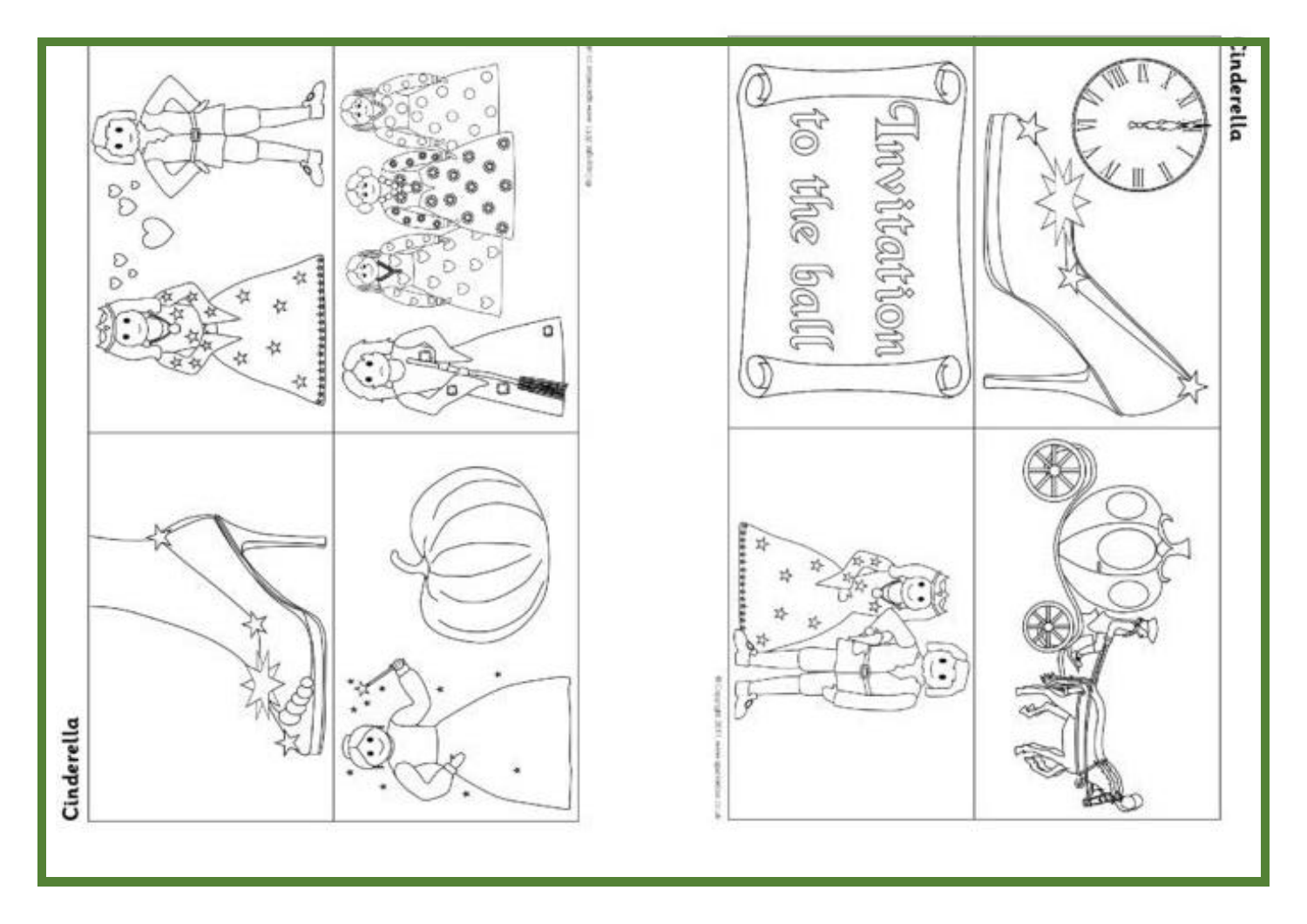# **Maths**

We are now following the home learning that White Rose Maths is providing. This week we will be looking at Fractions.

We follow WRM in school so children are very familiar with the features and level of questioning. There are good links on their website to other learning opportunities, such as BBC Bitesize.

Please go to [www.whiterosemaths.com/homelearning/year-1](http://www.whiterosemaths.com/homelearning/year-1)

Then go to Summer Term - Week 8 (w/c  $15th$  June)

| Monday           | uesday                               | Wednesday                 | l hursday                         | Friday                 |
|------------------|--------------------------------------|---------------------------|-----------------------------------|------------------------|
| Find a half<br>. | $\mathbf{r}$ in<br>Find a half<br>14 | -ind a quarter $\sqrt{ }$ | $\cdots$<br>Find a quarter<br>1 C | Friday Maths Challenge |

For more challenge activities please visit:

<https://nrich.maths.org/5590>

<https://nrich.maths.org/217>

https://www.ncetm.org.uk/resources/42628

https://nrich.maths.org/8939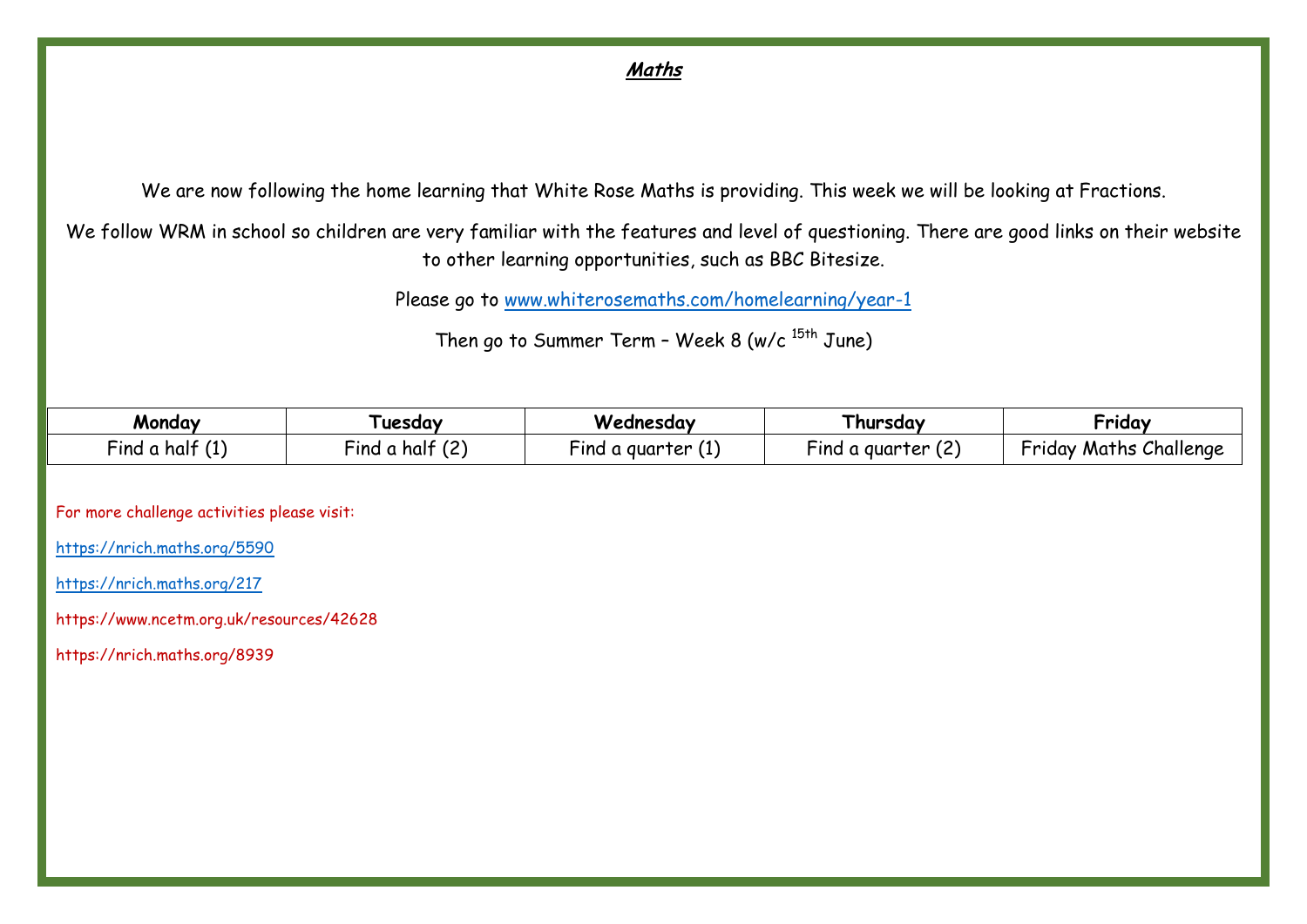### **History research sheet**

|                                                                                   | You | Parents | Grandparents | <b>Great Grandparents</b> |
|-----------------------------------------------------------------------------------|-----|---------|--------------|---------------------------|
| Mode of transport growing up                                                      |     |         |              |                           |
| Favourite food                                                                    |     |         |              |                           |
| Favourite book/story                                                              |     |         |              |                           |
| Favourite toy                                                                     |     |         |              |                           |
| What ways have you travelled?                                                     |     |         |              |                           |
| Did you have McDonalds as a<br>child?                                             |     |         |              |                           |
| Dis you have electronic games<br>growing up like xbox, computers,<br>tablets etc? |     |         |              |                           |

Please research these questions together. It does not have to be a family member. Over the next few weeks, we will use the **information the children gather to help us in teach "old and new".**